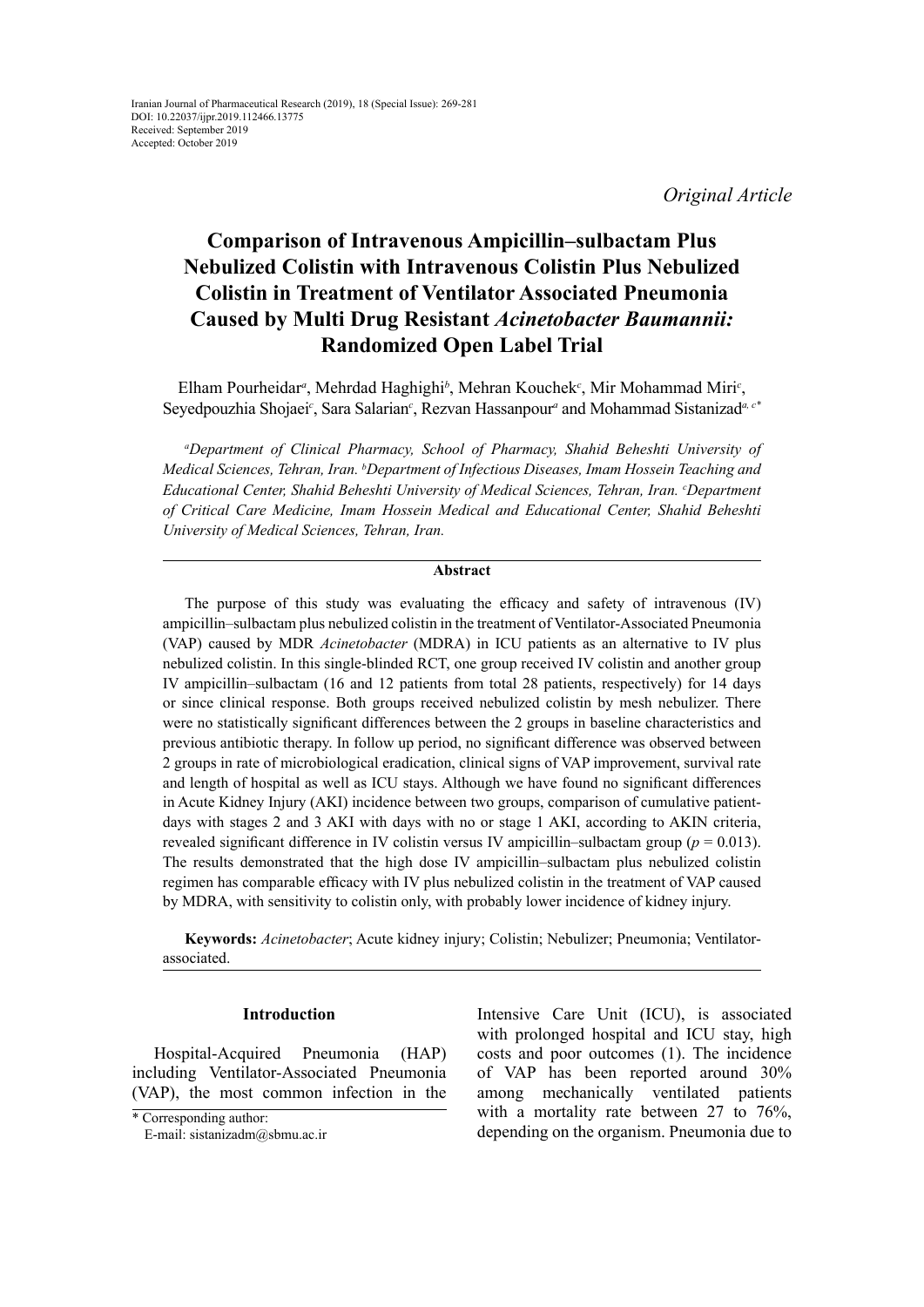# *[Pseudomonas](https://www.sciencedirect.com/topics/medicine-and-dentistry/pseudomonas)* and *[Acinetobacter](https://www.sciencedirect.com/topics/medicine-and-dentistry/acinetobacter)* is associated with a higher mortality rate  $(2, 3)$ .

*Acinetobacter Baumannii* is one of the most common Gram-negative pathogens in VAP, especially late VAP that occurs after 5 to 7 days of admission to the hospital. It also accounts for more than 36% of HAP cases in Asia (4-7). Many studies have been done to find the optimal treatment for VAP caused by MDR pathogens (8, 9).

An antibiotic needs a concentration of more than 10 to 25 times the Minimal Inhibitory Concentration (MIC) to be effective against bacteria in the pulmonary purulent secretion. With most antibiotics like colistin, this level of concentration in ELF and pulmonary secretions cannot be reached with intravenous administration alone (10, 11). A major reason for the superiority of combination therapy with intravenous and nebulizer compare with intravenous therapy alone can be drug delivery directly to the Epithelial Lining Fluid (ELF), supplying acceptable drug concentration at the site of infection, and overcoming drug resistance in patients with pneumonia by using nebulizer devices along with reduced systemic absorption and side effects  $(12)$ . Systemic adverse effects of colistin like renal toxicity which is the most common side effect with reported incidence of 19 to 54 percent in various studies, it depends on its serum concentration. Due to insignificant systemic absorption of inhaled colistin, this incidence in patients receive nebulized colistin is less than subjects receive intravenous form (13-16).

This study was designed to evaluate the efficacy and safety of intravenous ampicillin–sulbactam plus nebulized colistin in the treatment of VAP caused by MDR *Acinetobacter Baumannii* with sensitivity to colistin only in ICU patients as an alternative to intravenous plus nebulized colistin.

#### **Experimental**

#### *Patients and setting*

This open label Randomized Clinical Trial (RCT) was conducted at a 30-bed medical-surgical intensive care unit of Imam Hossein medical center, affiliated to Shahid Beheshti University of Medical Science (SBMU) in Tehran, Iran. This study has been approved by institutional review boards of ethics committee of SBMU (IR.SBMU. PHARMACY.REC.1397.007) and has been registered in Iranian registry of clinical trials, too (IRCT20120703010178N18).

Inclusion criteria were defined as confirmed VAP based on clinical and radiological signs and positive sputum culture of MDR *Acinetobacter Baumannii* with sensitivity to colistin or colistin and ampicillin–sulbactam only, which is defined by disk diffusion in our setting, with concentration  $> 10^5$  CFU/mL in patients who mechanically ventilated for >48 h (17). Written consent was obtained from patients or their families.

The patient was excluded if he had pneumonia before intubation, history of moderate or severe hypersensitivity reactions to beta-lactam antibiotics or colistin, dialysis, history of receiving appropriate antibiotics for this episode of VAP for more than 96 h before recruitment, co-infection with another organ(s), Acute Respiratory Distress Syndrome (ARDS), chest trauma with fracture of the sternum, ribs, or both, immunosuppression including patients with active cancer, exacerbation of chronic bronchitis within the last 30 days, tuberculosis on treatment, suspected atypical pneumonia, cystic fibrosis, pregnancy, and lactation.

# *Study protocol and assessments*

The patients were allocated in intravenous (IV) colistin or intravenous high dose ampicillin–sulbactam group of the study using block randomization. The patients in the IV colistin group received  $9 \times 10^9$  units loading dose followed by the  $4.5 \times 10^9$  units twice daily colistin (Ronak darou, Iran). Subjects in IV ampicillin–sulbactam group received continuous infusion of high dose ampicillin– sulbacatam (Dana Pharmaceutical, Iran) 24 g daily  $(6 \text{ g (at a ratio 2:1) four times a day, each})$ dose infused over 6 h). Both groups received nebulized colistin  $2 \times 10^9$  units every 8 h with mesh nebulizer (Solo Nebulizer device which is designed for mechanically ventilated patients, Aerogen, USA). The dose and dosing interval for systemic agents was adjusted according to the serum creatinine levels and creatinine clearances.

Prolong infusion, which is defined as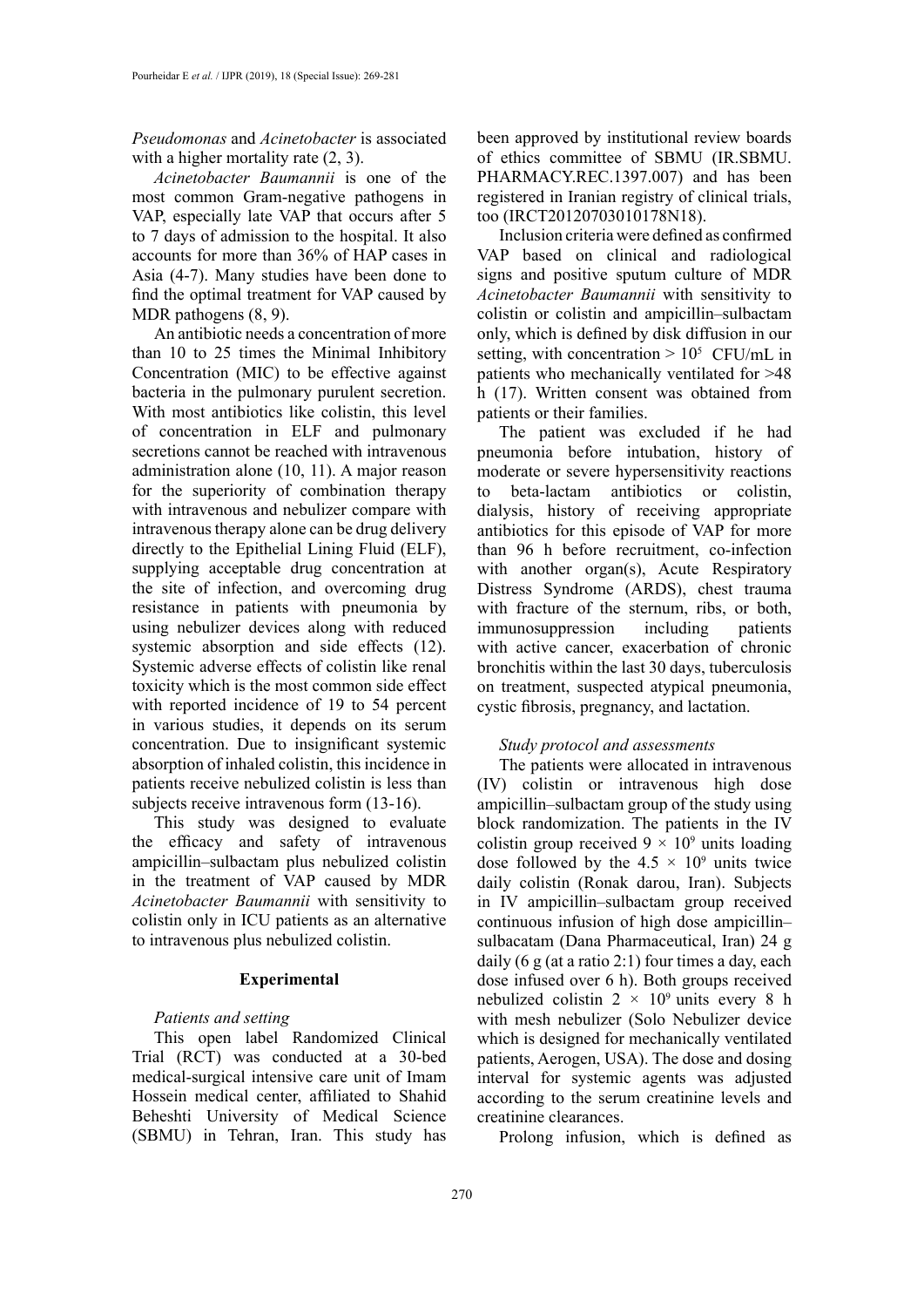continuous infusion or extended infusion over 3 or 4 h, revealed a better antibacterial effect compared to short-term infusion in several studies (18, 19). Ampicillin–sulbactam IV solution is stable in Normal Saline (NS) just for 8 h and it could not be used for 24 h infusion period. To solve this problem, we administered ampicillin-sulbactam as 6 g (4:2) every 6 h and each dose was infused over 6 h.

The following variables were recorded for every patient enrolled in this study: age, sex, ICU diagnosis on admission based on ICD10 codes and Acute Physiologic and Chronic Health Evaluation (APACHE) II score on the recruitment day; maximum temperature, leukocyte count (WBC) and serum creatinine level daily and Procalcitonin (PCT) level, chest X-ray and sputum culture on baseline, and then  $3<sup>rd</sup>$ ,  $7<sup>th</sup>$ ,  $10<sup>th</sup>$  and  $14<sup>th</sup>$  days after recruitment to the study. Follow up period for study was considered 14 days. In the case of clinical response or exclusion before the 14<sup>th</sup> day of the study, the mentioned data were documented until that day. Also, ICU and the Hospital Length of Stay (ICULOS and HLOS), duration of mechanical ventilation before and after recruitment to the study, and 28 days and total mortality of ICU and hospital were recorded.

The primary outcome was a microbiological eradication. As secondary outcomes, we evaluated clinical cure; renal toxicity (based on AKIN criteria), the mortality rate during 28 days, and ICU and hospital length of stay.

Clinical response was defined as resolution of pneumonia related to signs and symptoms, including fever and bronchial secretions, for at least 48 h, Presence of one of the following signs considered as clinical failure: fever ( $T \ge$ 38 °C) or hypothermia (T < 35.5 °C), copious and purulent pulmonary secretion, more than 50% increase in pulmonary infiltrate on CXR, lack of recovery in  $P_{a}O2/F_{i}O2$ , septic shock or multi-organ failure (20, 21). In case of clinical failure or superinfection with pathogens other than *Acinetobacter Baumannii* in following sputum cultures. So the patient was excluded and the treatment was changed according to the physician's perception.

#### *Sample size*

The sample size of the study was calculated

with G power tool (version 3.1.9.2, university Kiel, Germany) using test for two proportions function, considering type I error of 0.05, power of 0.8, the proportion of expected treatment effect of 45% for colistin and 75% for ampicillin–sulbactam in treatment of VAP due to MDR *Acinetobacter*. The number of participants calculated 14 in each group.

# *Statistical analysis*

All statistical analyses were performed using SPSS for Windows (Version 21.0; SPSS Inc., Chicago, IL, USA). All data was compared using per-protocol analysis. Categorical variables were compared using χ2 test or Fisher exact test, as appropriate. Continuous variables were tested for normality of distributions by Kolmogorov–Smirnov test, and then compared by Student's *t*-test or the Mann-Whitney U test, as appropriate. All the tests were two-tailed, and a *P*-value of < 0.05 was considered significant.

#### **Results**

Four-hundred eighty-nine patients were admitted to the ICU of Imam Hossein Medical Center from September to January 2018. Fifty-one patients diagnosed with VAP based on clinical and radiological signs plus sputum culture of MDR *Acinetobacter Baumannii*  with sensitivity to colistin or colistin and ampicillin–sulbactam only. Twenty-three of them excluded because of response to empiric therapy  $(n = 7)$ , concomitant infection with MDR *Acinetobacter Baumannii (A. Baumannii*) in other sites  $(n = 10)$  and errors in administration of medications due to shortage of colistin (4 and 2 subjects in ampicillin– sulbactam and colistin arms, respectively). From the remaining 28 patients, 16 patients were allocated in IV colistin group (12 sputum culture of MDR *Acinetobacter Baumannii* with sensitivity to colistin only and 4 with sensitivity to colistin and ampicillin–sulbactam only) and 12 patients in IV ampicillin–sulbactam group (12 sputum culture of MDR *Acinetobacter Baumannii* with sensitivity to colistin only and 4 with sensitivity to colistin and ampicillin– sulbactam only). Data are revealed in Figure 1. There were no statistically significant differences in baseline characteristics (Table 1)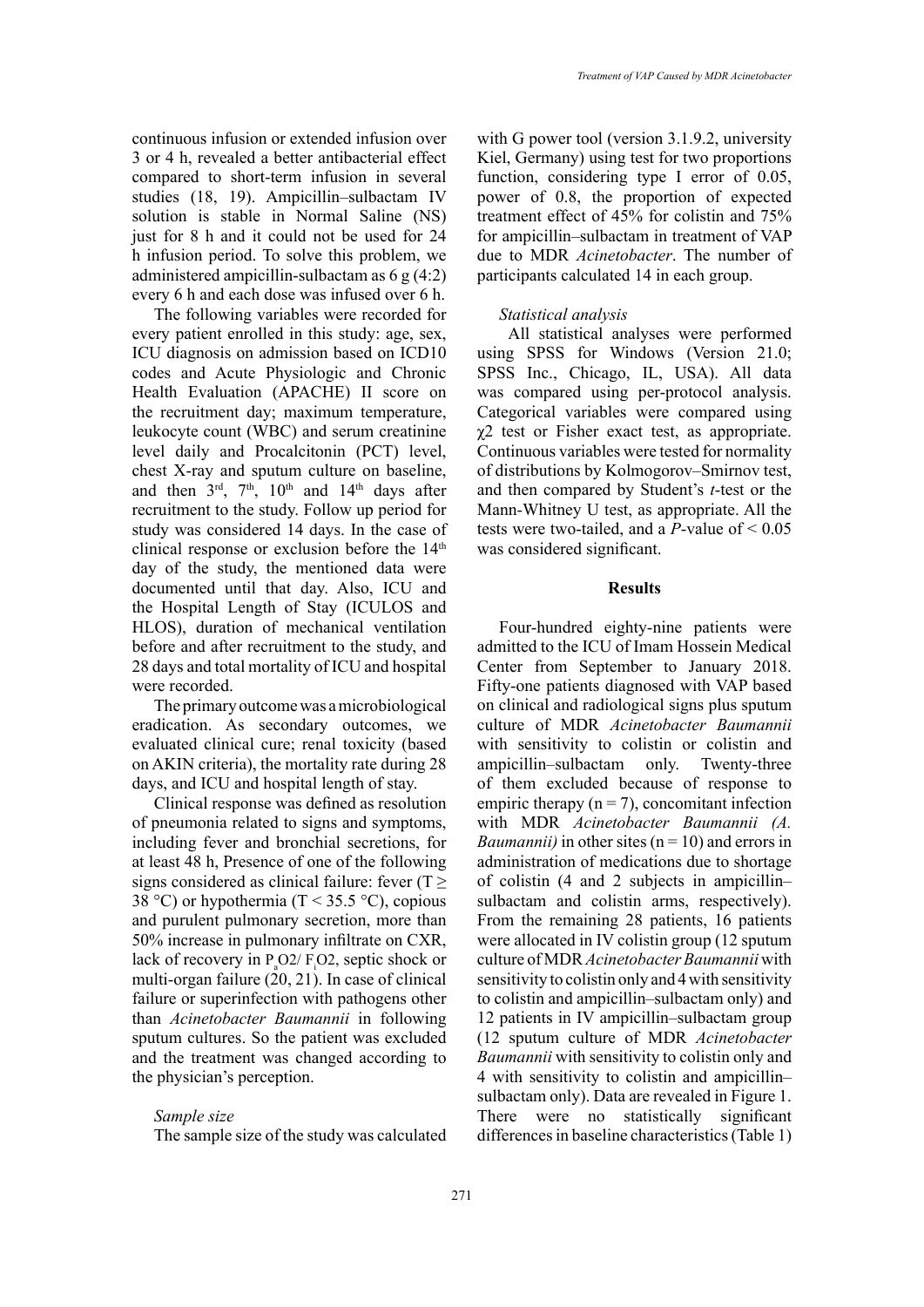

Figure 1. Disposition of patients with MDR Acinetobacter VAP included in the analysis of the impact of intravenous high dose ampicillin-sulbactam plus nebulized colistin and intravenous plus nebulized colistin. VAP: ventilator associated pneumonia; COPD: Chronic obstructive pulmonary disease; GCS: Glasgow Coma Scale; CXR: Chest X Ray.

and empiric antibiotics which were started by intensivist or infectious disease specialist before inclusion to the study (Table 2) between the 2 groups.

Patients were monitored daily for clinical signs of VAP including WBC and temperature. No significant difference was observed between the WBC of patients in two arms of the study during the follow-up period. Regarding the maximum temperature of the patients in two groups, the difference was nonsignificant, except in the  $3<sup>rd</sup>$  day of the study that the mean of temperature in IV ampicillin– sulbactam group was significantly lower than IV colistin group  $(37.6 \pm 0.4)$  against  $38.1 \pm 1$  $0.6; p = 0.037$ ). Data are shown in Figure 2.

About PCT, we have found no significant differences in PCT levels of baseline in recruitment day and  $3<sup>rd</sup>$ ,  $7<sup>th</sup>$ ,  $10<sup>th</sup>$ , and  $14<sup>th</sup>$ days of the study between 2 groups. Also, differences among PCT levels at mentioned days with baseline did not show statistically significant differences between the two arms of the study. More than 80% reduction in PCT,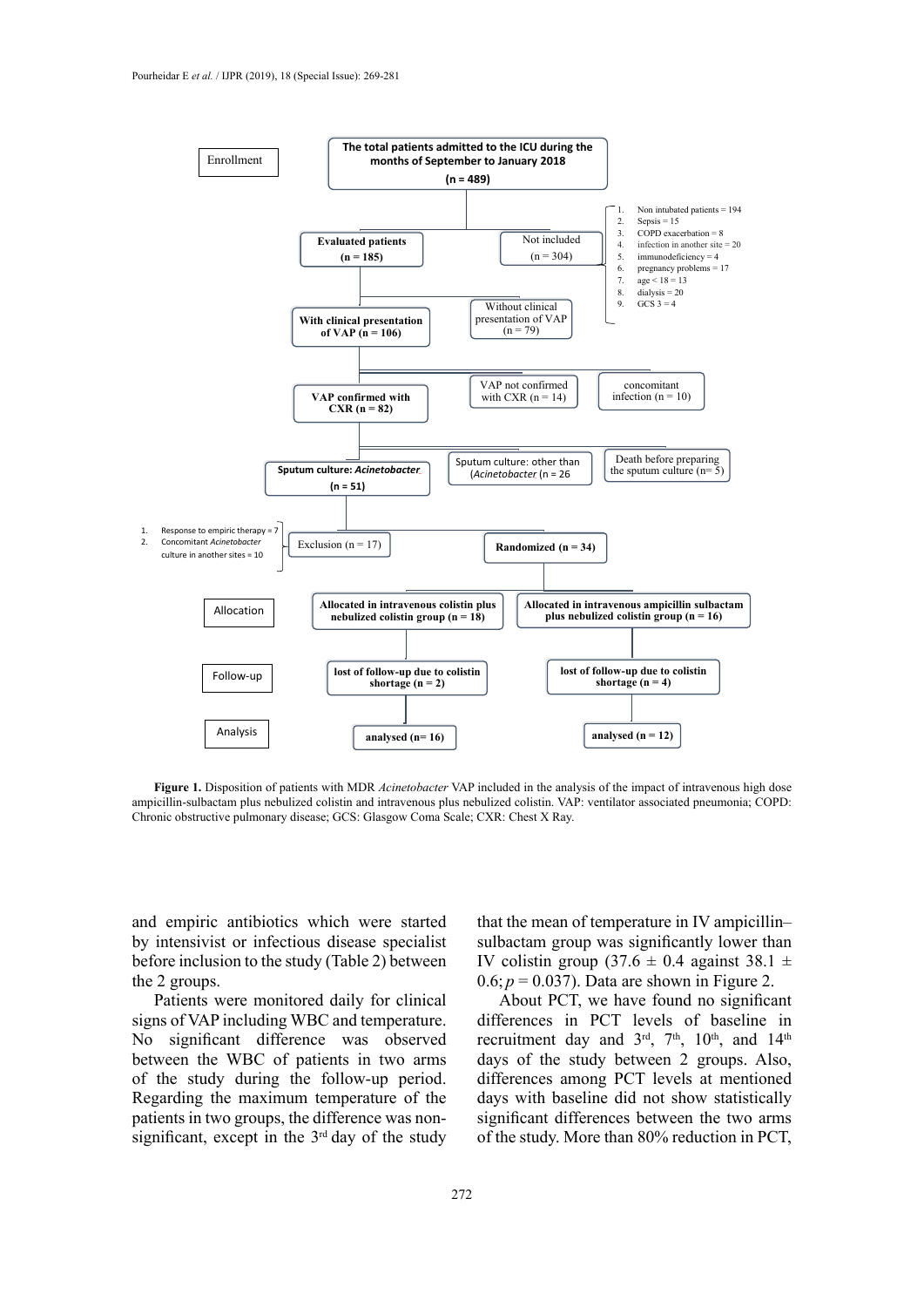|                                           |               |              | <b>Intervention groups</b>              |                            |                                              |                |                  |             |
|-------------------------------------------|---------------|--------------|-----------------------------------------|----------------------------|----------------------------------------------|----------------|------------------|-------------|
|                                           |               |              | <b>Colistin IV + Colistin Nebulizer</b> |                            | Ampicillin-Sulbactam IV + Colistin Nebulizer |                |                  |             |
|                                           |               |              | count                                   | Mean $\pm$ SD <sup>f</sup> | Min-Max                                      | count          | Mean $\pm$ SD    | Min-Max     |
| Sex                                       | Female        |              | 6                                       |                            |                                              | 6              |                  |             |
|                                           | Male          |              | 10                                      |                            |                                              | 6              |                  |             |
| Age                                       |               |              |                                         | $60 \pm 19$                | $22 - 87$                                    |                | $59 \pm 16$      | $32 - 85$   |
| Weight                                    |               |              |                                         | $79 \pm 20$                | $55 - 120$                                   |                | $82 \pm 10$      | 68-98       |
| Lean Body Weight                          |               |              |                                         | $53.50 \pm 8.98$           | 34.58-70.98                                  |                | $54.48 \pm 9.02$ | 43.41-70.24 |
|                                           | T             |              | 5                                       |                            |                                              | 2              |                  |             |
|                                           | $\mathcal{C}$ |              | 2                                       |                            |                                              | 1              |                  |             |
|                                           | G             |              | 5                                       |                            |                                              | 5              |                  |             |
| ICD10Code <sup>d</sup>                    | J             |              | 1                                       |                            |                                              |                |                  |             |
|                                           | I             |              |                                         |                            |                                              | $\overline{2}$ |                  |             |
|                                           | S             |              | 2                                       |                            |                                              | $\theta$       |                  |             |
|                                           | $\mathbf K$   |              | $\mathbf{0}$                            |                            |                                              | $\mathbf{1}$   |                  |             |
| <b>APACHEII</b>                           |               |              |                                         | $15 \pm 4$                 | $9 - 20$                                     |                | $16 \pm 5$       | $12 - 31$   |
| ampicillin-sulbacatam                     |               | S            | $\overline{4}$                          |                            |                                              | 3              |                  |             |
| sensitvity <sup>e</sup>                   |               | $\mathbb{R}$ | 12                                      |                            |                                              | 9              |                  |             |
| PCT base                                  |               |              | 16                                      | $6.06 \pm 18.46$           |                                              | 11             | $1.76 \pm 3.07$  |             |
| intubation period<br>(before recruitment) |               |              |                                         | $16 \pm 12$                | $5 - 47$                                     |                | $13 \pm 4$       | $7 - 20$    |

#### **Table 1.** Baseline characteristics. **Table 1.** Baseline characteristics.

"Chi-square; "Independent samples *t*-test; "Mann Whitney; "ICD10 code definition: T = Injuries to unspecified part of trunk, limb or body region, C = Malignant neoplasms, G = Diseases of the nervous system (loss of consci

**Table 2.** Previous antibiotics which patient received empirically before recruitment. **Table 2.** Previous antibiotics which patient received empirically before recruitment.

|                          |                         | <b>Intervention groups</b>                   | $\text{Sig}^a$                                         |       |
|--------------------------|-------------------------|----------------------------------------------|--------------------------------------------------------|-------|
|                          |                         | Colistin $IV +$<br><b>Colistin Nebulizer</b> | Ampicillin-Sulbactam IV +<br><b>Colistin Nebulizer</b> |       |
|                          | None                    | 1                                            | $\mathbf{0}$                                           |       |
|                          | Meropenem               | 8                                            | 8                                                      |       |
| Previous                 | Imipenem                | $\overline{2}$                               | 1                                                      |       |
| Antibiotic 1             | Piperacillin-Tazobactam | $\overline{2}$                               | 3                                                      | 0.543 |
|                          | Ceftazidime             | $\overline{2}$                               | $\mathbf{0}$                                           |       |
|                          | Cefepime                | 1                                            | $\theta$                                               |       |
|                          | None                    | 1                                            | $\mathbf{0}$                                           |       |
|                          | Levofloxacin            | 1                                            | $\theta$                                               |       |
| Previous<br>Antibiotic 2 | Vancomycin              | 13                                           | 11                                                     | 0.452 |
|                          | Clindamycin             | $\mathbf{0}$                                 | 1                                                      |       |
|                          | Teicoplanin             | 1                                            | $\mathbf{0}$                                           |       |
|                          | None                    | 11                                           | 8                                                      |       |
| Previous<br>Antibiotic 3 | Ciprofloxacin           | $\overline{4}$                               | $\overline{4}$                                         | 0.631 |
|                          | Amikacin                |                                              | $\mathbf{0}$                                           |       |

a Chi-square.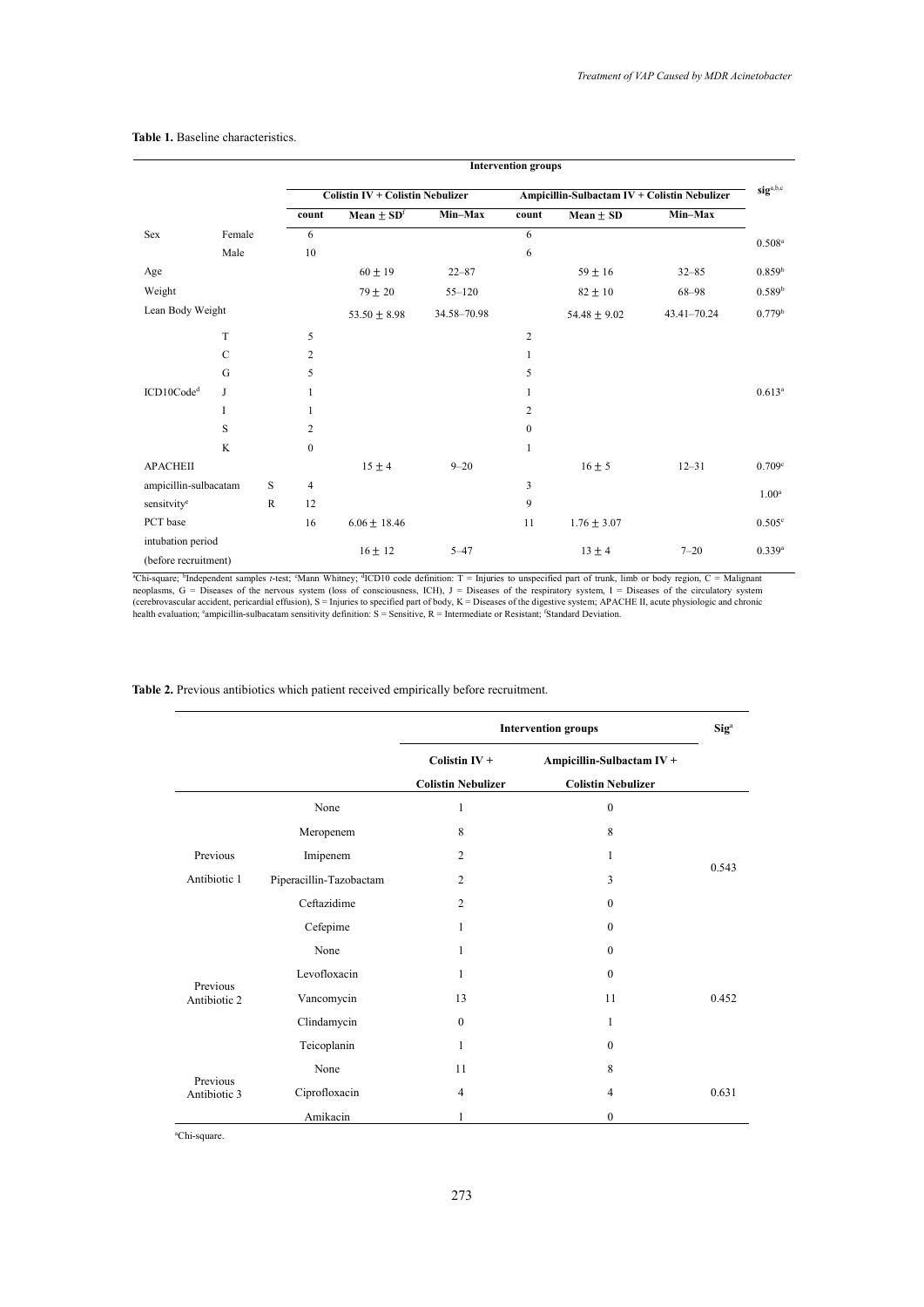compared to the baseline level, was observed just in one patient in IV colistin group on 3rd and  $7<sup>th</sup>$  days of the study and in 2 patients (one in IV colistin group and one in IV ampicillin– sulbactam group) on  $14<sup>th</sup>$  day of the treatment.

Clinical cure with successful discontinuation of antibiotics happened in 5  $(31.2\%)$  and 4  $(33.3\%)$  subjects, in colistin and ampicillin-sulbactam arms, respectively which 2 of isolated MDR *Acinetobacter Baumannii* species in both groups were sensitive to ampicillin–sulbactam. Mean treatment duration was  $8 \pm 3$  (range, 3 to 14) days) and  $9 \pm 3$  days (range, 4 to 14 days) in colistin and ampicillin–sulbactam groups, respectively ( $p = 0.562$ ).

As shown in the Table 3, surveillance

culture on the  $3<sup>rd</sup>$  day of the study showed microbiological eradication in one subject in colistin arm and 4 cases in ampicillin– sulbactam group. This was 1 and 2 on the  $7<sup>th</sup>$  day of the study. Just in one patient in ampicillin–sulbactam group microbiological eradication was documented on  $10<sup>th</sup>$  day of the study.

Microbiologic Response definition: Eradication: elimination of the original causative organism(s) from the same site during or upon completion of therapy; Persistence: failure to eradicate the original causative organism(s) from sites previously listed, whether or not signs or inflammation are present; Superinfection: development of a new lower respiratory tract during



**Figure 2.** Interventions effect on clinical signs of VAP (comparison of A: Temperature, B: Leukocyte count in intervention and control arms of the study).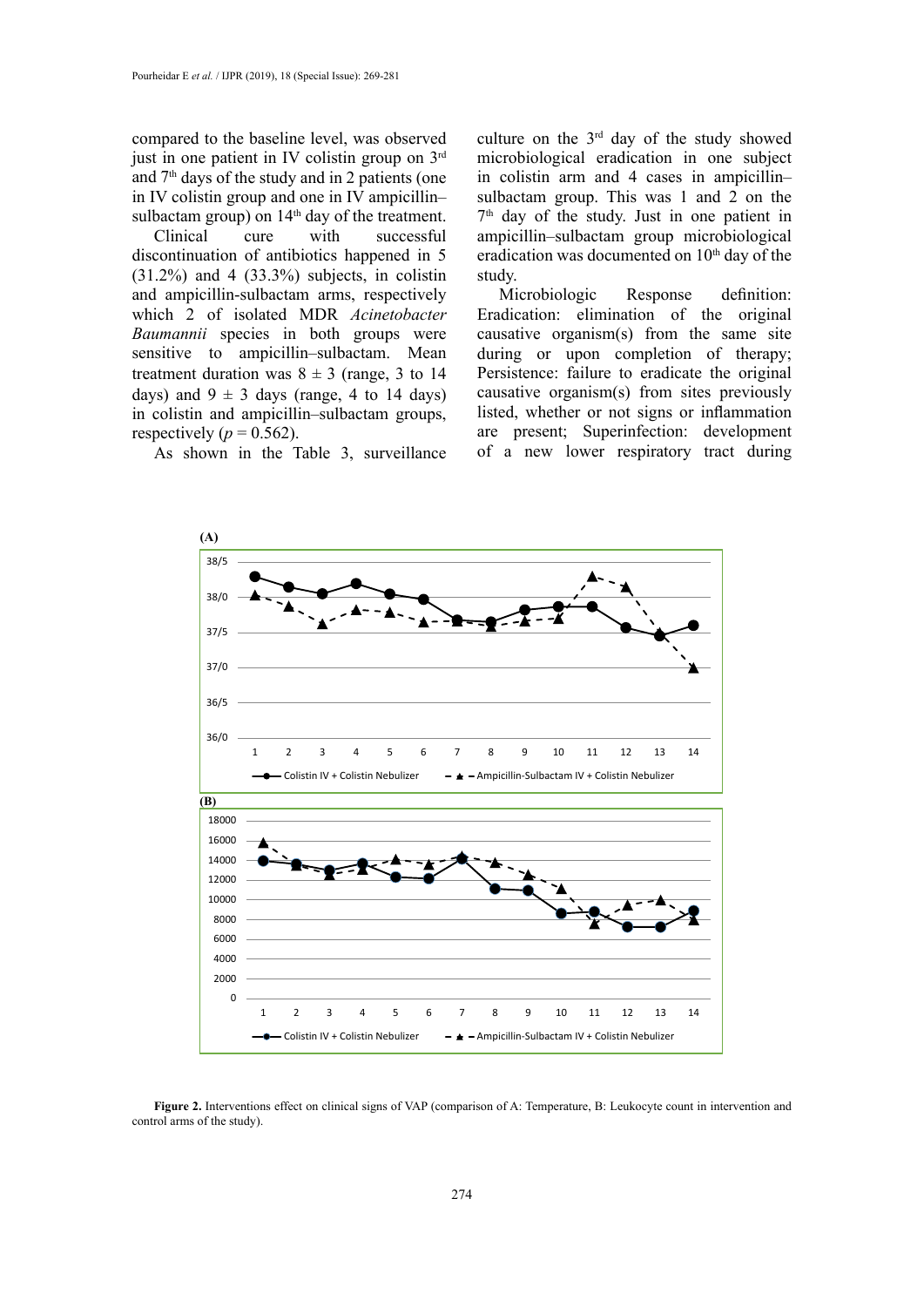|                                       |               | <b>Intervention groups</b>    |                                    | sig <sup>a</sup> |
|---------------------------------------|---------------|-------------------------------|------------------------------------|------------------|
|                                       |               | <b>Colistin IV + Colistin</b> | Ampicillin-Sulbactam IV + Colistin |                  |
|                                       |               | <b>Nebulizer</b>              | <b>Nebulizer</b>                   |                  |
|                                       | Eradication   | $\mathbf{1}$                  | $\overline{4}$                     |                  |
|                                       | Persistence   | 6                             | $\overline{2}$                     |                  |
| $3rd$ day                             | Superinfectin | $\overline{4}$                | 3                                  | 0.347            |
|                                       | Colonization  | $\overline{c}$                | $\overline{2}$                     |                  |
|                                       | Indeterminate | 3                             | 1                                  |                  |
| 3 <sup>rd</sup> day (second pathogen) | Superinfectin | $\overline{4}$                | $\mathbf{1}$                       |                  |
|                                       | Eradication   | $\mathbf{1}$                  | $\overline{c}$                     |                  |
|                                       | Persistence   |                               | 1                                  |                  |
| $7th$ day                             | Reinfection   |                               | 1                                  | 0.370            |
|                                       | Colonization  | $\overline{c}$                | $\overline{c}$                     |                  |
|                                       | Indeterminate | $\overline{c}$                |                                    |                  |
| $10th$ day                            | Eradication   |                               | 1                                  |                  |
|                                       | Persistence   | $\mathbf{1}$                  |                                    |                  |
| $10th$ day (second                    |               |                               |                                    |                  |
| pathogen)<br><sup>a</sup> Chi-square. | Colonization  | 1                             |                                    |                  |

#### **Table 3.** Microbiologic Response.



**Figure 3.** Interventions effect on serum creatinine. **Figure 3.** Interventions effect on serum creatinine.

treatment or within 3 days after treatment has been completed that is due to a new or resistant pathogen not recognized as the original causative organism(s); Reinfection: elimination of the initial infecting pathogen

followed by its replacement with a new species or a new serotype or biotype of the same organism in the presence of signs or symptoms of infection after completion of therapy; Colonization: development of a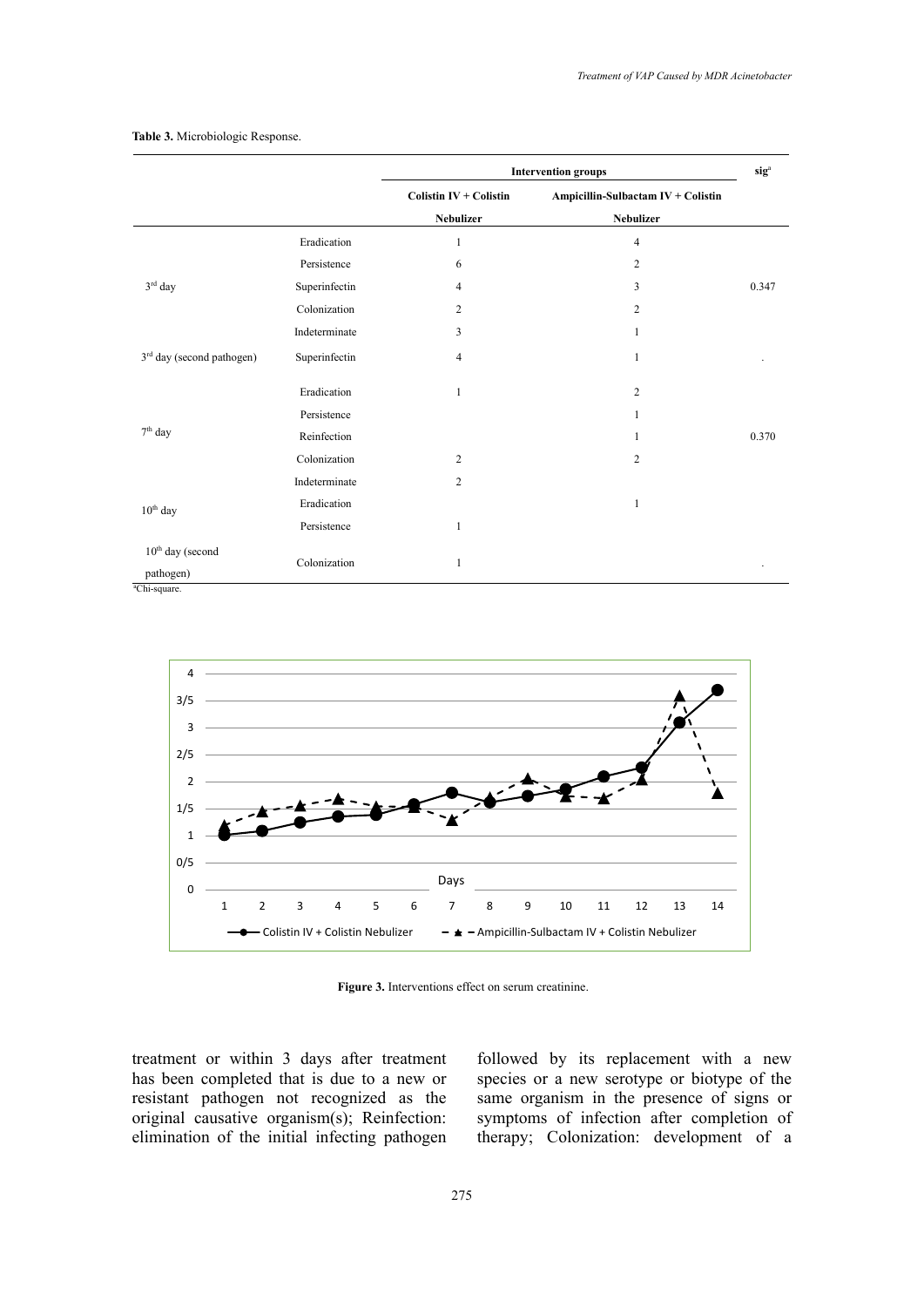# **Table 4.** Cumulative days with or without AKI. **Table 4.** Cumulative days with or without AKI.

|              |                                | AKI                                                  |                                  |                         |  |
|--------------|--------------------------------|------------------------------------------------------|----------------------------------|-------------------------|--|
|              |                                | $\mathrm{No}^{\mathrm{b}}$ or stage $1^{\mathrm{c}}$ | Stage $2^{\circ}$ or $3^{\circ}$ | $\text{Sig}^{\text{a}}$ |  |
| Intervention | IV colistin $+$ neb colistin   | 91                                                   | 19                               | 0.013                   |  |
| groups       | IV ampicillin $+$ neb colistin | 83                                                   |                                  |                         |  |

stage 3 = increase in SCr ≥ 3.0 × baseline or SCr ≥ 4.0 mg/dL (with acute rise of ≥0.5 mg/dL) or initiation of RRT (Renal replacement therapy).

**Table 5.** ICU intubation period, hospital length of stay and ICU length of stay

|                                                                  | <b>Colistin IV + Colistin Nebulizer</b> |           | Ampicillin-Sulbactam IV +<br><b>Colistin Nebulizer</b> |            |                      |
|------------------------------------------------------------------|-----------------------------------------|-----------|--------------------------------------------------------|------------|----------------------|
|                                                                  | Mean $\pm$ SD                           | Min-Max   | Mean $\pm$ SD                                          | Min-Max    | sig <sup>a</sup>     |
| ICU Intubation period after<br>recruitment                       | $18 \pm 10$                             | $3 - 41$  | $21 \pm 19$                                            | $4 - 63$   | $0.623$ <sup>a</sup> |
| Adjusted <sup>c</sup> ICU Intubation<br>period after recruitment | $17 \pm 8$                              | $3 - 28$  | $15 \pm 10$                                            | $4 - 28$   | $0.761$ <sup>a</sup> |
| <b>Total HLS</b>                                                 | $44 \pm 14$                             | $23 - 67$ | $55 \pm 23$                                            | $13 - 100$ | $0.165^{\rm a}$      |
| Adjusted <sup>c</sup> Total HLS                                  | $27 \pm 2$                              | $23 - 28$ | $27 \pm 4$                                             | $13 - 28$  | $0.795^{\rm b}$      |
| HLS after recruitment                                            | $25 \pm 12$                             | $7 - 46$  | $38 \pm 18$                                            | $4 - 64$   | 0.053 <sup>a</sup>   |
| Adjusted <sup>e</sup> HLS after<br>recruitment                   | $21 \pm 8$                              | $7 - 28$  | $25 + 7$                                               | $4 - 28$   | 0.188 <sup>b</sup>   |
| <b>Total ICULS</b>                                               | $36 \pm 12$                             | $14 - 62$ | $33 + 22$                                              | $11 - 80$  | $0.696^a$            |
| Adjusted <sup>c</sup> Total ICULS                                | $26 \pm 4$                              | $14 - 28$ | $22 \pm 7$                                             | $11 - 28$  | 0.093 <sup>b</sup>   |
| <b>ICULS</b> after recruitment                                   | $20 \pm 10$                             | $3 - 41$  | $21 \pm 18$                                            | $4 - 63$   | $0.967$ <sup>a</sup> |
| Adjusted <sup>c</sup> ICULS after<br>recruitment                 | $19 \pm 8$                              | $3 - 28$  | $16 \pm 10$                                            | $4 - 28$   | $0.405^a$            |

<sup>a</sup>Independent samples T-test; <sup>b</sup>Mann Whitney; <sup>c</sup>In adjusted analyze group the maximum evaluation time is 28 days; HLS: hospital length of stay; ICULS: ICU length of stay.

positive sputum culture that yields a bacterial strain other than the primary causative isolate that appears >48 h after initiation of therapy, persists in at least two repeated cultures, and is not associated with fever, leukocytosis, persistence or progression of pneumonia, or evidence of infection at a distant site; Indeterminate: circumstances in which it is

not possible to categorize the microbiologic response because of death and the lack of opportunity to perform further cultures, the withdrawal of the subject from the study before follow-up cultures can be obtained, incomplete microbiologic data, or concurrent treatment of the patient with a potentially effective anti-infective agent that is not part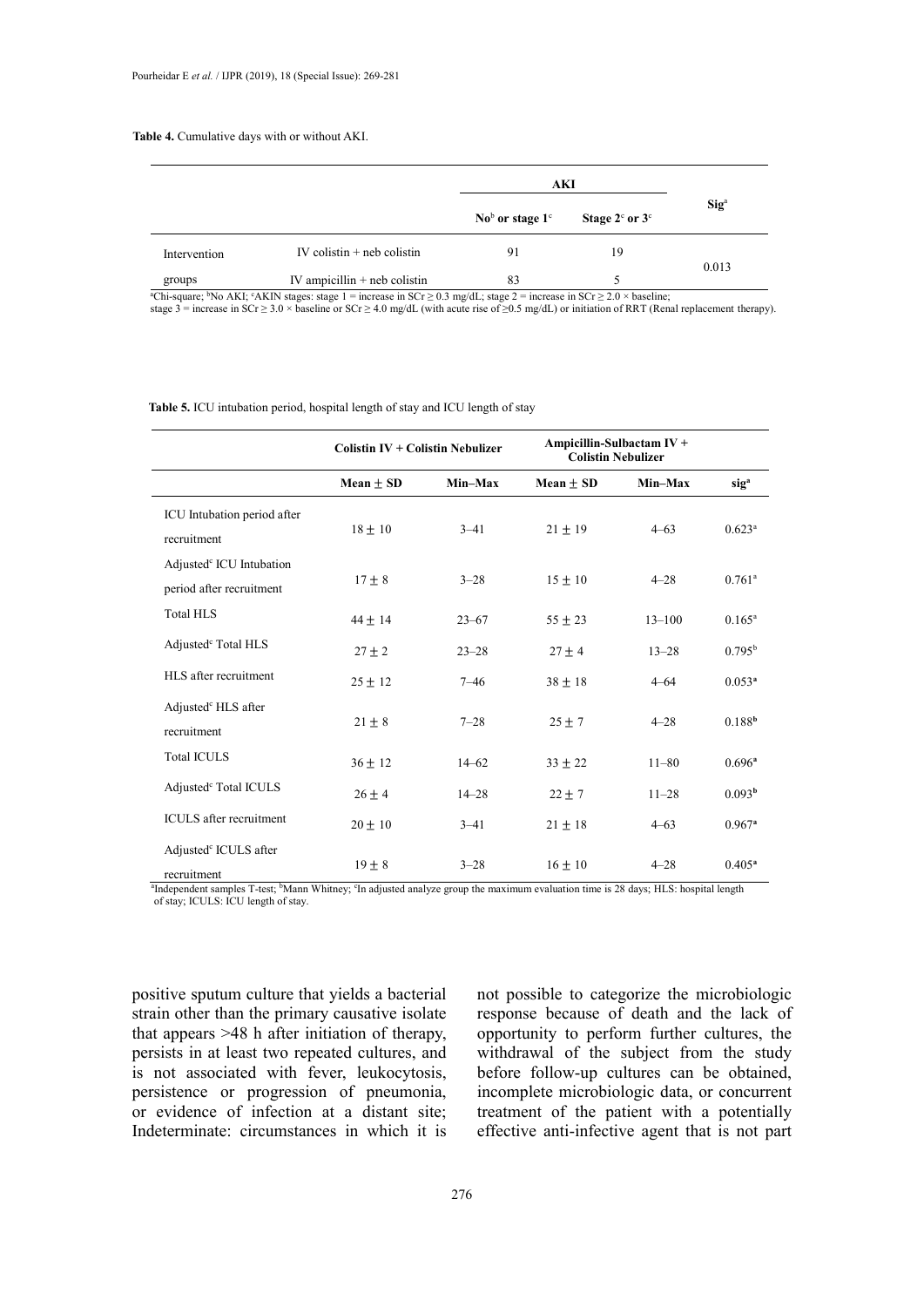of the study protocol. The name of the agent and the dose and duration of this therapy must be recorded. The duration of therapy will affect decisions about patient evaluability and outcome.

Although there were no significant differences between daily creatinine levels of the patients, and number of patients who suffered from AKI in two arms of the study (8/16 in IV colistin versus 4/12 in IV ampicillin–sulbactam groups;  $p = 0.378$ ), Figure 3, comparison of cumulative days with stages 2 and 3 AKI with days with no or stage 1 AKI, according to AKIN criteria, in two arms of the study revealed significantly higher number of patient-days in IV colistin versus IV ampicillin–sulbactam arm (19/110 versus 5/88, respectively;  $p = 0.013$ ) (Table 4).

As presented in Table 5, ICU intubation period, ICU-LOS, and hospital-LOS were not significantly different in IV ampicillin– sulbactam group compared to IV colistin arm. About 28-day mortality 2 (16.7%) and 6 (37.5%) patients expired in ampicillin– sulbactam and colistin groups, respectively. Although this was not statistically significant  $(p = 0.227)$ , clinically it could be important as percent of expired subjects in the IV colistin group were more than twice compared with IV ampicillin–sulbactam arm of the study.

#### **Discussion**

Due to the increased prevalence of resistant *Acinetobacter* species, many studies have been conducted to evaluate the effectiveness of different antibiotic regimens (13). *Acinetobacter* defined as Multi-Drug Resistant (MDR) if it became resistant to at least one agent in three or more of five following effective antimicrobial categories: cephalosporins, carbapenems, ampicillin-sulbactam, fluoroquinolones, and aminoglycosides (22, 23).

The first consensus reported by the committee of 10 Asian countries in 2019, about treatment of hospital pneumonia in Asian countries, recommends the use of high doses sulbactam as an alternative for the treatment of *A. Baumannii* infections (24). Data comparing ampicillin–sulbactam with colistin in the treatment of MDR *A. Baumannii*

is few. In a systemic review and meta-analysis about treatment of pneumonia due to MDR *Acinetobacter Baumannii*, clinical response and survival of high dose sulbactam and combined intravenous and nebulized colistin were significantly superior to intravenous colistin alone (with clinical cure rate of 72.7% and 81.8% respectively *vs.* 45.5% for IV colistin alone) (9). As sulbactam alone is not available in all countries, the ampicillin– sulbactam combination has been used as an alternative for sulbactam, with efficacy similar to colistin in the treatment of VAP caused by MDR *Acinetobacter Baumannii* (with clinical improvement rate of 13.3% *vs.* 15.3%, respectively) (25, 26). Our study set out with the aim of assessing the efficacy and safety of intravenous ampicillin–sulbactam plus nebulized colistin in the treatment of ventilatorassociated pneumonia caused by MDR *Acinetobacter Baumannii* with sensitivity to colistin or colistin and ampicillin–sulbactam only, in ICU patients as an alternative to intravenous plus nebulized colistin. Our important finding was similar efficacy of two regimens and the most interesting finding was the lower nephrotoxicity rate in ampicillin– sulbactam based regimen. In accordance with the present result, previous study by Betrosian AP and colleagues in 2008 showed similar efficacy of high dose ampicillin–sulbactam (9 g every 8 h) compared with colistin (3 million units every 8 h) in the treatment of VAP caused by MDR *Acinetobacter Baumannii* resistant to ampicillin–sulbactam and sensitive to colistin. These clinical results are consistent with the pharmacokinetic findings that indicate better pulmonary penetration of ampicillin and sulbactam in comparison with colistin. These studies indicated that administration of intravenous ampicillin–sulbactam provided adequate concentration in lung tissue (alveolar fluid to serum concentration ratio greater than 50%) and could be a good choice for lower respiratory tract bacterial infections (20, 27 and 28). We used ampicillin–sulbactam 24 g daily as continuous infusion plus nebulized colistin. In a study by Betrosian *et al.*, ampicillin– sulbactam regimens with 27 and 36 g daily doses showed comparable clinical efficacy which also were similar with colistin in the treatment of VAP produced by ampicillin–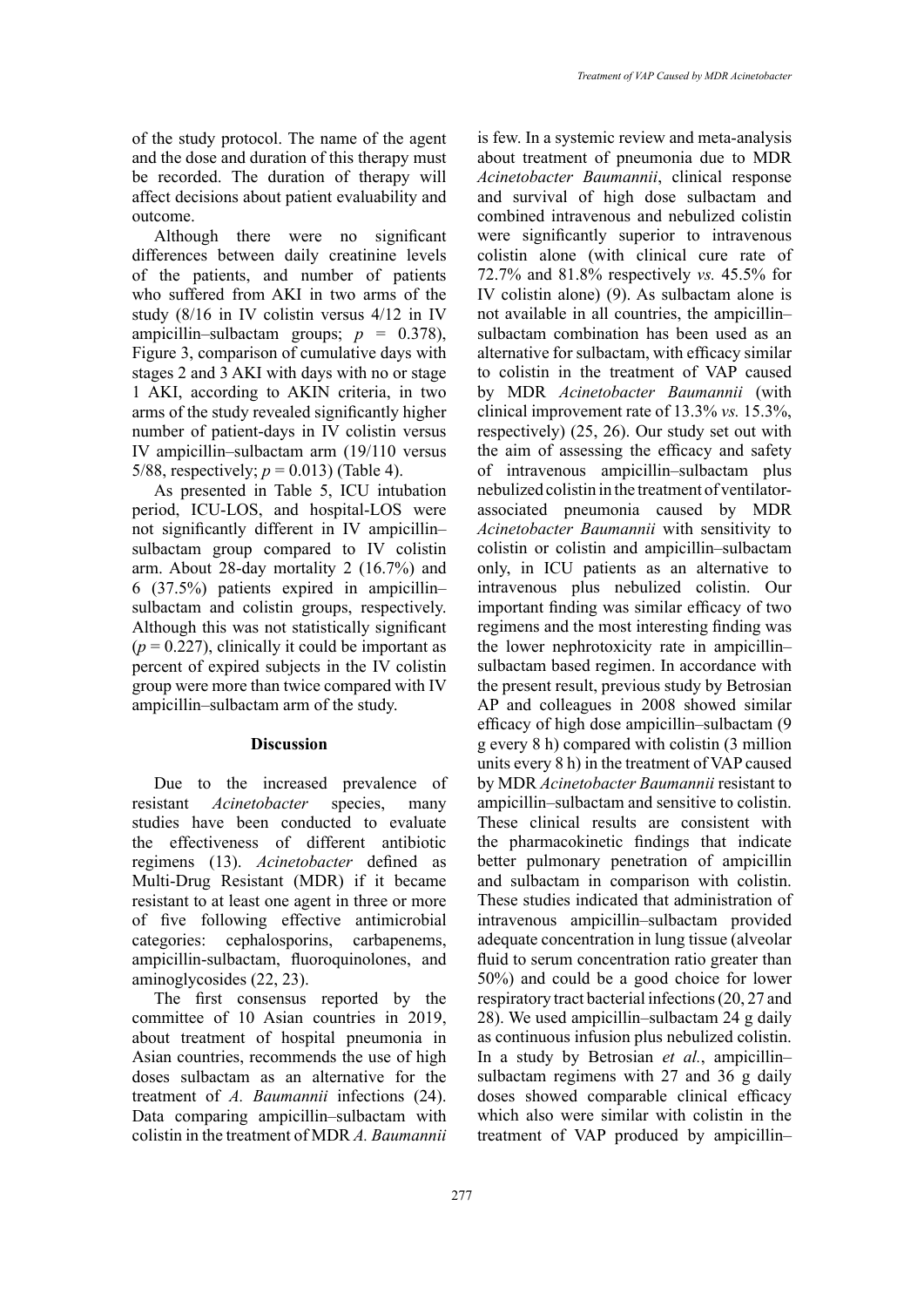sulbactam resistant and colistin sensitive MDR *Acinetobacter Baumannii* (26). Khalili H *et al.* also reported comparable clinical and microbiological response of meropenem/ colistin combination and meropenem/ ampicillin-sulbactam combination in treatment of VAP due to carbapenem-resistant *A. baumanni* (29).

Despite a higher number of patients with nephrotoxicity in the IV colistin group (50% *versus* 33.3% IV ampicillin–sulbactam group), this difference was not statistically significant between two arms of our study. This could be due to the small sample size of the current study. Also, we compared cumulative days with stages 2 and 3, according to AKIN criteria, with days with no or stage 1 AKI in two arms of the study which revealed significantly higher number of patient-days in IV colistin group versus IV ampicillin–sulbactam arm (17.3% versus 5.7%, respectively;  $p =$ 0.013). In accordance with our findings, the Betrosian study also reported a lower rate of kidney injury in ampicillin–sulbactam group than colistin (15.4% *vs.* 33.3% in ampicillinsulbactam and colistin groups, respectively) (25). Mosaed and his colleague also reported lower incidence of nephrotoxicity with ampicillin–sulbacatam versus colistin (8% *vs.* 54% in ampicillin-sulbactam and colistin groups, respectively) (14).

In one arm, we used a combination of nebulized colistin with systemic colistin, as recommended in IDSA, 2016 guideline (17). In the treatment of pneumonia, antibiotic concentration in the ELF plays an important role in clinical response (30). Beta-lactams, aminoglycosides, and vancomycin have little penetration into the ELF, and the concentration generated in ELF is often less than 50% of their serum concentration (31). Also about colistin, in several studies, it has been documented that this agent could not reach to the MIC of MDR Gram-negative bacteria like *Acinetobacter* and *Pseudomonas* in the ELF (20, 32-34). Increasing systemic dose of antibiotics to reach therapeutic levels in ELF will increase the probability of systemic adverse events. In order to overcome mentioned problems, using nebulized antibiotics has been recommended which deliver drugs directly into ELF and could produce concentrations greater than

100 times the MIC of most bacteria in airways, including MDR organisms, without causing systemic toxicity (35). The IDSA guideline 2016 recommends the use of inhaled antibiotics with low penetration to ELF including aminoglycosides and polymyxins in the treatment of VAP (17).

In another arm of the study, combination of nebulized colistin with systemic ampicillin– sulbactam has been used. Different outcomes in different studies have been defined for this combination. An *in-vitro* study which evaluated the efficacy of ampicillin-sulbactam plus colistin on the ampicillin–sulbactam resistant MDR *A. Baumannii* suggests that although this combination therapy has a high synergistic effect *in-vitro*, this effect is more likely to be observed against species are resistant to colistin (14 have synergistic effects among 21 colistin-resistant strains), while among the 12 species susceptible to colistin, the combination of ampicillin– sulbactam and colistin was mainly associated with antagonistic effects (9 cases) (36). While a clinical study of 39 ICU patients with VAP caused by Carbapenem-Resistant *Acinetobacter Baumannii* (CRAB) which sensitive to colistin and ampicillin–sulbactam showed that co-administration of high dose ampicillin–sulbactam and colistin compare to colistin alone resulted significantly higher incidence of clinical cure (the initial clinical response rate, defined as the clinical response within the first 4 to 5 days of treatment, was 70% in the combined group, 15.8% in the single treatment group  $(p = 0.001)$ ). In this study, colistin was used at a dose of 3 million units 3 times a day and ampicillin–sulbactam was given at a dose of 6 g 4 times a day. So, the results of this study did not confirm the antagonistic effect of a combination of ampicillin–sulbactam with colistin in colistin sensitive *A. Baumanni* species in clinical settings (20). Also, in another study, Kalin and Pongpech confirmed the synergistic effect of colistin and sulbactam combination against *A. Baumannii*. In these studies, the addition of sulbactam to colistin reduced MIC of both antibiotics against *A. Baumannii* (37, 38). In a letter to editor Kempf *et al.*, concluded that although the optimum treatment is not currently well established for MDR *A. Baumannii*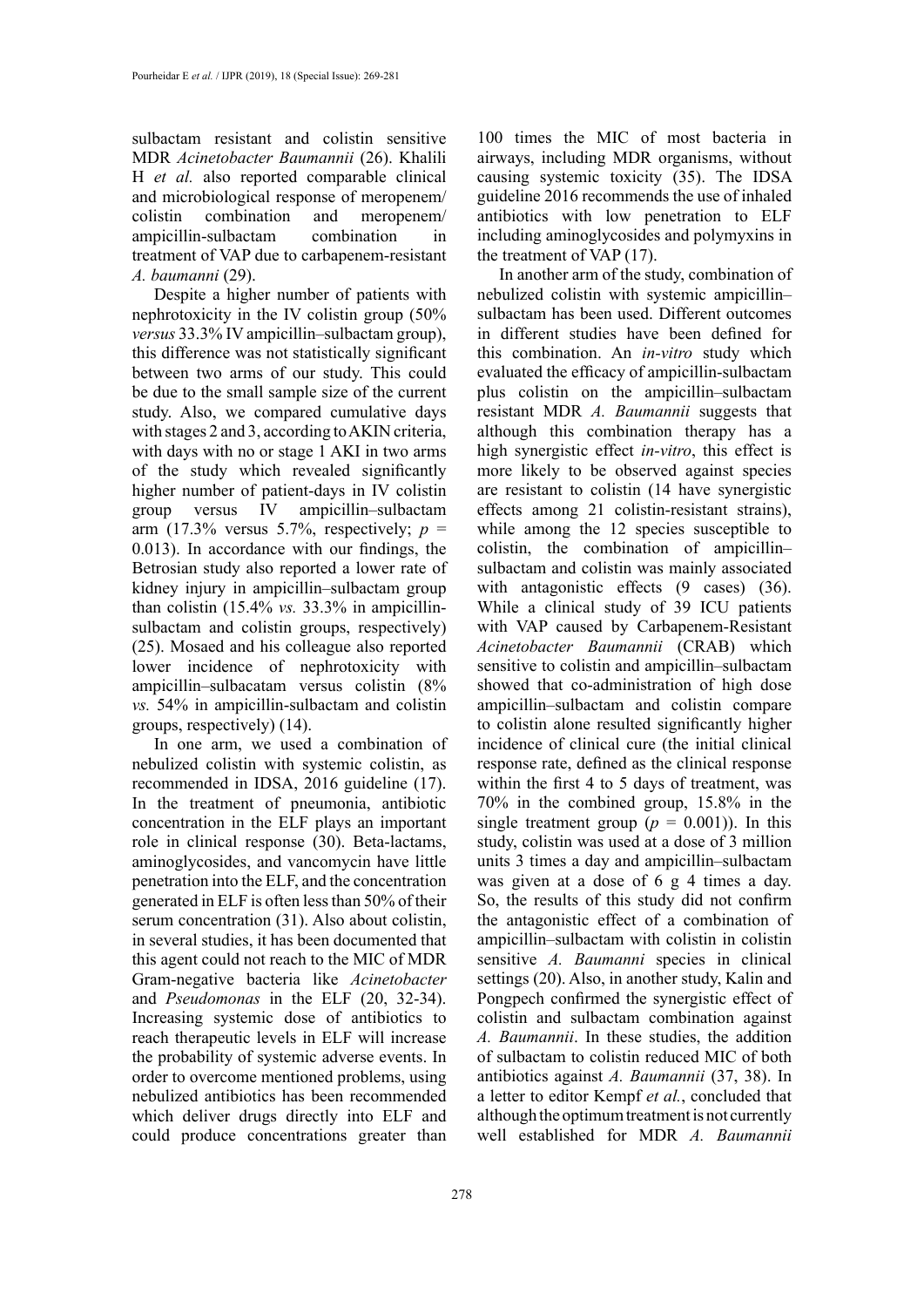infections, the combination of colistin with sulbactam may provide significant benefit over monotherapy and improve the chance of survival (39).

# **Conclusion**

In conclusion, the results demonstrated that the high dose ampicillin–sulbactam plus nebulized colistin regimen has comparable efficacy with intravenous plus nebulized colistin in treatment of VAP caused by MDR *Acinetobacter Baumannii* with sensitivity to colistin only, with probably lower incidence of kidney injury, based on AKIN criteria, and could be considered as an alternative treatment.

### **Limitations of Our Study**

Shortage of colistin and mesh nebulizer were our main limitation in this study.

### **Acknowledgment**

This research did not receive any specific grant from funding agencies in the public, commercial, or not-for-profit sectors.

# **References**

- (1) Ranzani OT, Prina E and Torres A. Nosocomial pneumonia in the intensive care unit: how should treatment failure be predicted? *Rev. Bras. Ter. Intensiva* (2014) 26: 208-11.
- (2) Grief SN and Loza JK. Guidelines for the evaluation and treatment of pneumonia*. Prim. Care* (2018) 45: 485-503.
- (3) Othman AA and Abdelazim MS. Ventilatorassociated pneumonia in adult intensive care unit prevalence and complications*. Egypt. J. Crit. Care Med.* (2017) 5: 61-3.
- (4) Chung DR, Song JH, Kim SH, Thamlikitkul V, Huang SG, Wang H, So TM, Yasin RM, Hsueh PR, Carlos CC, Hsu LY, Buntaran L, Lalitha MK, Kim MJ, Choi JY, Kim SI, Ko KS, Kang CI and Peck KR. High prevalence of multidrug-resistant nonfermenters in hospital-acquired pneumonia in Asia*. Am. J. Respir. Crit. Care Med*. (2011) 184: 1409-17.
- (5) da Silveira F, Nedel WL, Cassol R, Pereira PR, Deutschendorf C and Lisboa T. *Acinetobacter* etiology respiratory tract infections associated with mechanical ventilation: what impacts on the

prognosis? A retrospective cohort study*. J. Crit. Care* (2019) 49: 124-8.

- (6) Djordjevic ZM, Folic MM and Jankovic SM. Distribution and antibiotic susceptibility of pathogens isolated from adults with hospitalacquired and ventilator-associated pneumonia in intensive care unit*. J. Infect. Public Heal.* (2017) 10: 740-4.
- (7) Garnacho-Montero J and Timsit JF. Managing *Acinetobacter baumannii* infections*. Curr. Opin. Infect. Dis*. (2019) 32: 69-76.
- (8) Bailey KL and Kalil AC. Ventilator-associated pneumonia (VAP) with multidrug-resistant (MDR) pathogens: optimal treatment? *Curr. Infect. Dis. Rep.* (2015) 17: 494.
- (9) Jung SY, Lee SH, Lee SY, Yang S, Noh H, Chung EK and Lee JI. Antimicrobials for the treatment of drug-resistant *Acinetobacter baumannii* pneumonia in critically ill patients: a systemic review and Bayesian network meta-analysis*. Crit. Care* (2017) 21: 319.
- (10) Lu Q, Girardi C, Zhang M, Bouhemad B, Louchahi K, Petitjean O, Wallet F, Becquemin MH, Le Naour G, Marquette CH and Rouby JJ. Nebulized and intravenous colistin in experimental pneumonia caused by Pseudomonas aeruginosa*. Intensive Care Med*. (2010) 36: 1147-55.
- (11) Mendelman PM, Smith AL, Levy J, Weber A, Ramsey B and Davis RL. Aminoglycoside penetration, inactivation, and efficacy in cystic fibrosis sputum*. Am. Rev. Respir. Dis*. (1985) 132: 761-5.
- (12) Ehrmann S, Chastre J, Diot P and Lu Q. Nebulized antibiotics in mechanically ventilated patients: a challenge for translational research from technology to clinical care*. Ann. Intensive Care*. (2017) 7: 78.
- (13) Jeong IB, Na MJ, Son JW, Jo DY and Kwon SJ. High-dose sulbactam treatment for ventilatorassociated pneumonia caused by carbapenemresistant *Acinetobacter baumannii. Korean J. Crit. Care Med.* (2016) 31: 308-16.
- (14) Mosaed R, Haghighi M, Kouchek M, Miri MM, Salarian S, Shojaei S, Javadi A, Taheri S, Nazirzadeh P, Foroumand M and Sistanizad M. Interim study: Comparison of safety and efficacy of Levofloxacin plus Colistin regimen with Levofloxacin plus high dose Ampicillin/Sulbactam infusion in treatment of Ventilator-Associated Pneumonia due to multi drug resistant Acinetobacte*. Iran. J. Pharm. Res*. (2018) 17: 206-13.
- (15) Jang JY, Kwon HY, Choi EH, Lee WY, Shim H and Bae KS. Efficacy and toxicity of high-dose nebulized colistin for critically ill surgical patients with ventilator-associated pneumonia caused by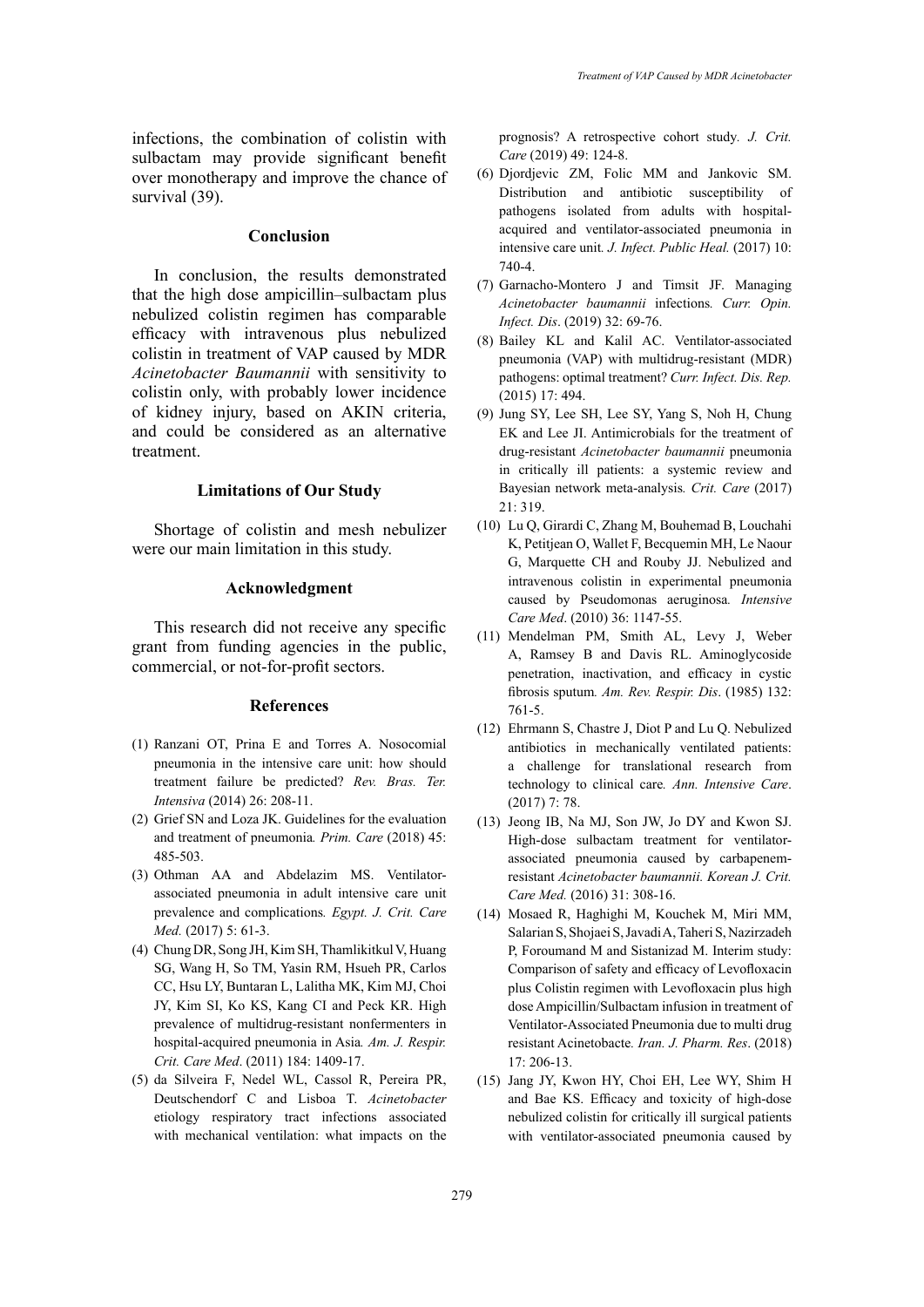multidrug-resistant *Acinetobacter baumannii. J. Crit. Care* (2017) 40: 251-6.

- (16) Rouby JJ, Bouhemad B, Monsel A, Brisson H, Arbelot C, Lu Q and Nebulized Antibiotics Study Group. Aerosolized antibiotics for ventilatorassociated pneumonialessons from experimental studies*. Anesthesiology* (2012) 117: 1364-80.
- (17) Kalil AC, Metersky ML, Klompas M, Muscedere J, Sweeney DA, Palmer LB, Napolitano LM, O'Grady NP, Bartlett JG, Carratala J, El Solh AA, Ewig S, Fey PD, File TM Jr, Restrepo MI, Roberts JA, Waterer GW, Cruse P, Knight SL and Brozek JL. Management of adults with hospitalacquired and ventilator-associated pneumonia: 2016 clinical practice guidelines by the infectious diseases society of America and the American thoracic society*. Clin. Infect. Dis*. (2016) 63: e61-e111.
- (18) Dulhunty JM, Roberts JA, Davis JS, Webb SA, Bellomo R, Gomersall C, Shirwadkar C, Eastwood GM, Myburgh J, Paterson DL and Lipman J. Continuous infusion of beta-lactam antibiotics in severe sepsis: a multicenter double-blind, randomized controlled trial*. Clin. Infect. Dis*. (2013) 56: 236-44.
- (19) Falagas ME, Tansarli GS, Ikawa K and Vardakas KZ. Clinical outcomes with extended or continuous versus short-term intravenous infusion of carbapenems and piperacillin/tazobactam: a systematic review and meta-analysis. *Clin. Infect. Dis.* (2013) 56: 272-82.
- (20) Makris D, Petinaki E, Tsolaki V, Manoulakas E, Mantzarlis K, Apostolopoulou O, Sfyras D and Zakynthinos E. Colistin *versus* colistin combined with ampicillin-sulbactam for multiresistant *Acinetobacter baumannii* ventilator-associated pneumonia treatment: an open-label prospective study*. Indian J. Crit. Care Med*. (2018) 22: 67-77.
- (21) Zalts R, Neuberger A, Hussein K, Raz-Pasteur A, Geffen Y, Mashiach T and Finkelstein R. Treatment of carbapenem-resistant *Acinetobacter baumannii* ventilator-associated pneumonia: retrospective comparison between intravenous colistin and intravenous ampicillin-sulbactam*. Am. J. Ther*. (2016) 23: e78-85.
- (22) Falagas ME and Karageorgopoulos DE. Pandrug resistance (PDR), extensive drug resistance (XDR), and multidrug resistance (MDR) among Gram-negative bacilli: need for international harmonization in terminology*. Clin. Infect. Dis*. (2008) 46: 1121-2.
- (23) Wisplinghoff H, Paulus T, Lugenheim M, Stefanik D, Higgins PG, Edmond MB, Wenzel RP and Seifert H. Nosocomial bloodstream infections due

to *Acinetobacter baumannii*, *acinetobacter* pittii and *Acinetobacter* nosocomialis in the United States*. J. Infect*. (2012) 64: 282-90.

- (24) Song JH and Group AHW. Treatment recommendations of hospital-acquired pneumonia in Asian countries: first consensus report by the Asian HAP Working Group*. Am. J. Infect. Control*  (2008) 36: S83-S92.
- (25) Betrosian AP, Frantzeskaki F, Xanthaki A and Douzinas EE. Efficacy and safety of high-dose ampicillin/sulbactam *vs.* colistin as monotherapy for the treatment of multidrug resistant *Acinetobacter baumannii* ventilator-associated pneumonia*. J. Infect*. (2008) 56: 432-6.
- (26) Betrosian AP, Frantzeskaki F, Xanthaki A and Georgiadis G. High-dose ampicillin-sulbactam as an alternative treatment of late-onset VAP from multidrug-resistant *Acinetobacter baumannii. Scand. J. Infect. Dis*. (2007) 39: 38-43.
- (27) Valcke YJ, Rosseel MT, Pauwels RA, Bogaert MG and Van der Straeten ME. Penetration of ampicillin and sulbactam in the lower airways during respiratory infections*. Antimicrob. Agents Chemother*. (1990) 34: 958-62.
- (28) Wildfeuer A, Ruhle KH, Bolcskei PL and Springsklee M. Concentrations of ampicillin and sulbactam in serum and in various compartments of the respiratory tract of patients*. Infection* (1994) 22: 149-51.
- (29) Khalili H, Shojaei L, Mohammadi M, Beigmohammadi MT, Abdollahi A and Doomanlou M. Meropenem/colistin versus meropenem/ ampicillin-sulbactam in the treatment of carbapenem-resistant pneumonia*. J. Comp. Eff. Res*. (2018) 7: 901-11.
- (30) Ferrari F, Lu Q, Girardi C, Petitjean O, Marquette CH, Wallet F and Rouby JJ. Nebulized ceftazidime in experimental pneumonia caused by partially resistant Pseudomonas aeruginosa*. Intensive Care Med*. (2009) 35: 1792-800.
- (31) Wood GC and Swanson JM. Aerosolised antibacterials for the prevention and treatment of hospital-acquired pneumonia*. Drugs* (2007) 67: 903-14.
- (32) Markou N, Fousteri M, Markantonis SL, Boutzouka E, Tsigou E and Baltopoulo G. Colistin penetration in the alveolar lining fluid of critically ill patients treated with IV colistimethate sodium*. Chest* (2011) 139: 232-3.
- (33) Markou N, Markantonis SL, Dimitrakis E, Panidis D, Boutzouka E, Karatzas S, Rafailidis P, Apostolakos H and Baltopoulos G. Colistin serum concentrations after intravenous administration in critically ill patients with serious multidrug-